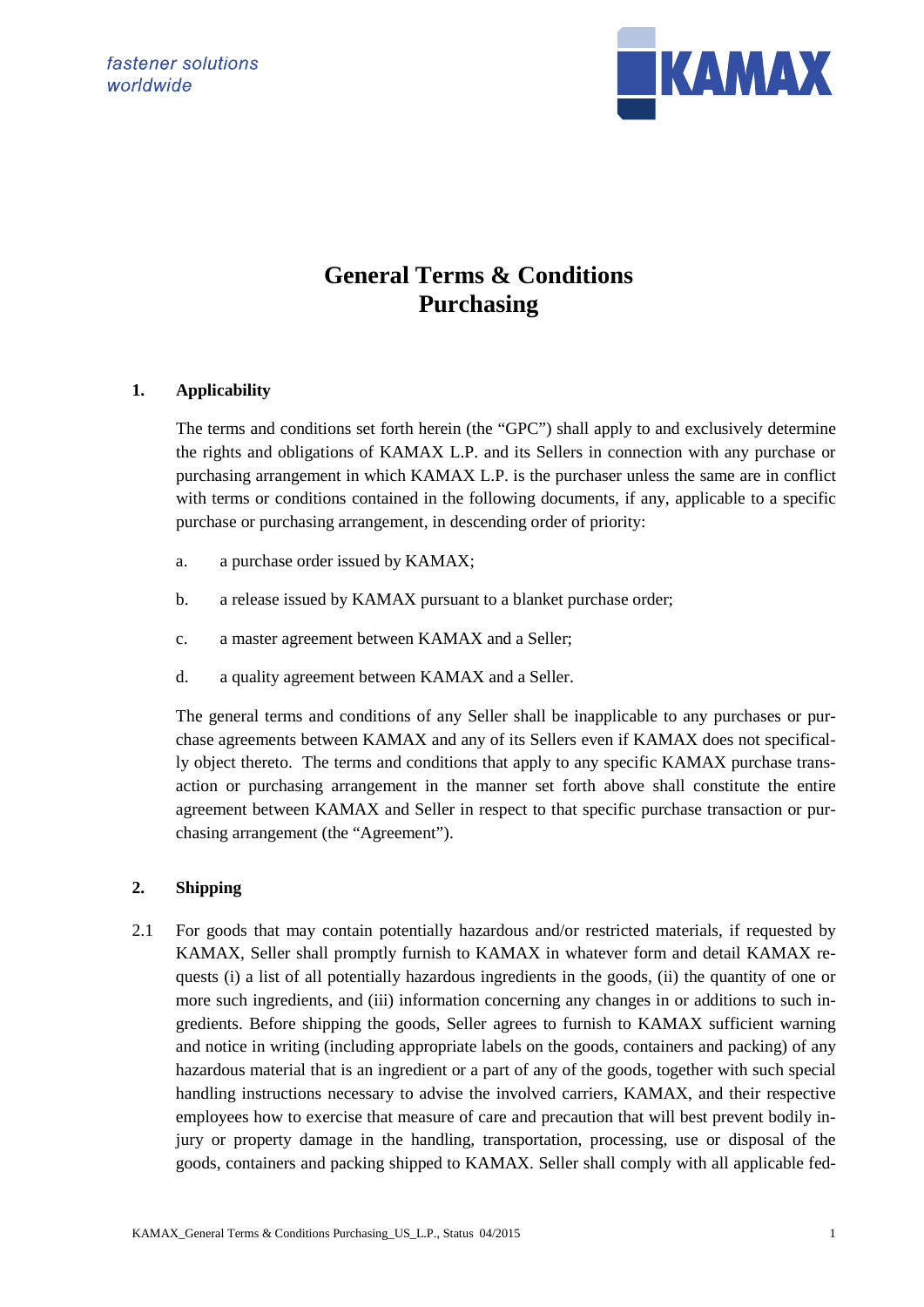eral, state, local and foreign laws and regulations pertaining to product and warning labels. If products are shipped by Seller to European destinations, before shipments are made, Seller shall notify KAMAX of the "Classification of Dangerous Goods" as required by the European Agreement concerning the "International Carriage of Dangerous Goods by Road".

#### **3. Prices and Payment Terms**

- 3.1 The prices agreed shall be (net) fixed prices and represent the total price for manufacturing and delivering the products, including all ancillary services, in particular packaging.
- 3.2 Payment shall be by self-billing or bank transfer, at the choice of KAMAX. Unless otherwise expressly agreed, KAMAX shall make payments within 14 days at 3% discount or within 30 days strictly net. The payment period shall commence (i) upon performance of the contractual obligations by Seller (in the case of deliveries made earlier than contractually agreed, the period shall commence upon the agreed delivery date at the earliest) and (ii) upon receipt of a proper and verifiable invoice by KAMAX. Decisive for determining compliance with the payment deadline shall be the crediting of the amount in Seller's account in the case of payment by bank transfer, and the receipt of a check for which sufficient funds are available by Seller in the case of payment by check. To ensure verifiability of the invoice Seller shall indicate in each invoice the order number, account details, unloading point, supplier number, part number, number of units, and price per unit and volume per delivery.
- 3.3 In the event of defective delivery KAMAX shall have the right to withhold an equivalent proportion of the payment until the contract has been duly performed.
- 3.4 Seller shall not be entitled to offset its claims unless these are undisputed, are about to be decided on by a court or are subject to a final ruling. The same applies to the assertion of retention rights.

#### **4. Terms of Delivery**

- 4.1 Unless otherwise expressly agreed, deliveries shall be made DDP to the KAMAX plant to be supplied (Incoterms 2010).
- 4.2 The Seller shall notify KAMAX of any deliveries on the date of their dispatch. A delivery note shall be attached in duplicate to each delivery. The delivery note shall indicate the order number, article number and Seller assigned by KAMAX, as well as the quantity delivered.
- 4.3 For any deliveries agreed as "ex works", KAMAX shall be notified as soon as possible of the dimensions and the weight of the consignment. Where the Seller commissions a freight forwarder on behalf of KAMAX, the Seller shall ensure that such freight forwarder shall not bill KAMAX for transport insurance coverage and that it issues any necessary notifications and dec-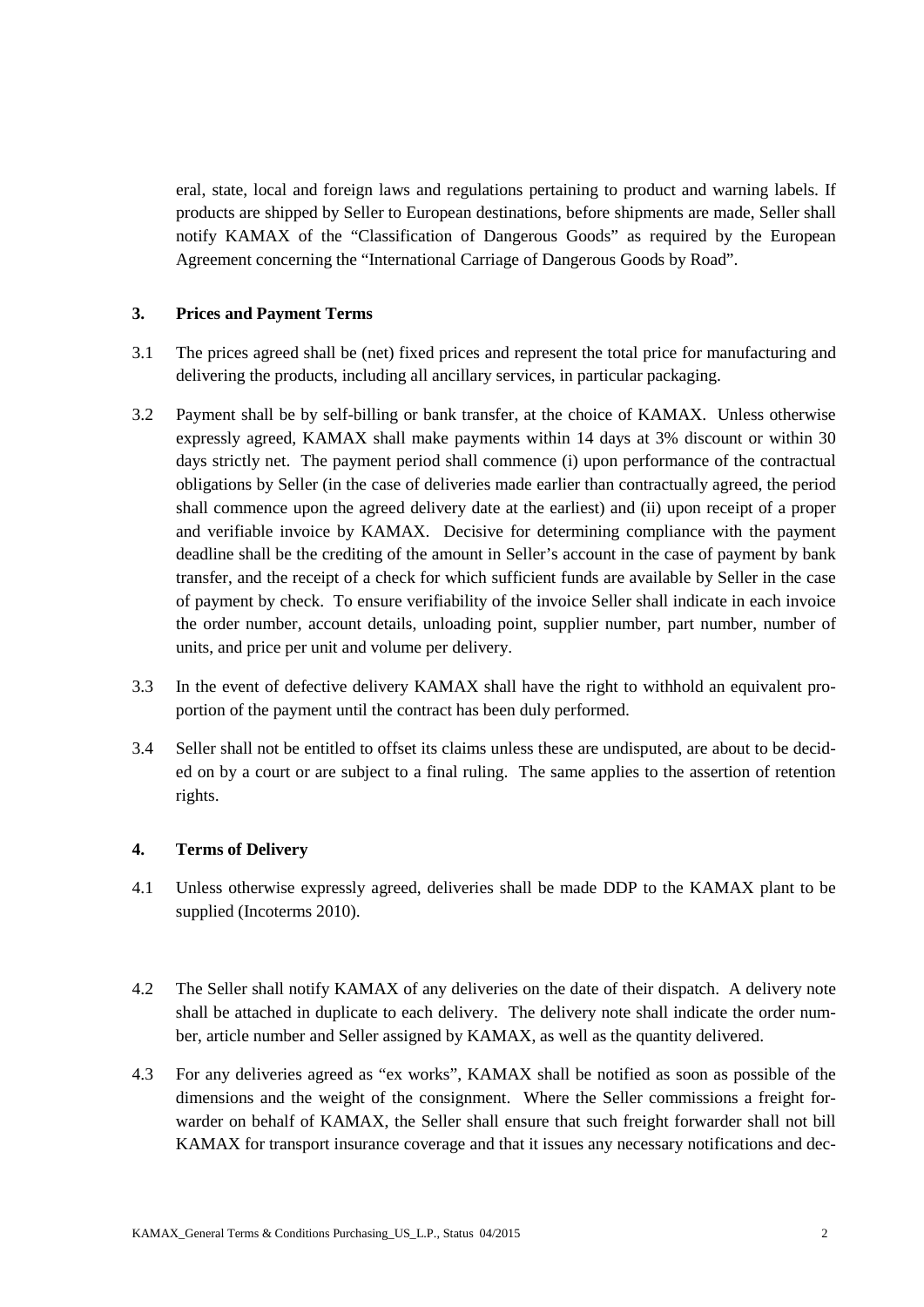larations in this regard. The Seller shall only be entitled to commission the freight forwarder on behalf of KAMAX if KAMAX has previously expressly authorized it to do so.

- 4.4 Delivery Schedules. Time is of the essence, and deliveries shall be made both in quantities and at times specified in KAMAX's schedules. Seller shall take action to electronically communicate purchasing and supply chain transactions in a secure (encrypted) manner, including but not limited to receiving KAMAX's RFQs, purchase contracts and production schedules, as well as sending ASNs, quotes and proposals to KAMAX. KAMAX shall not be required to make payment for goods delivered to KAMAX that are in excess of quantities specified in KAMAX's delivery schedules. KAMAX may change the rate of scheduled shipments or direct temporary suspension of scheduled shipments, neither of which shall entitle Seller to a modification of the price for goods or services covered by this Contract. Where quantities and/or delivery schedules are not specified, Seller shall deliver goods in such quantities and times as KAMAX may direct in subsequent releases.
- 4.5 Premium Shipments. If Seller's acts or omissions result in Seller's failure to meet KAMAX's delivery requirements and KAMAX requires a more expeditious method of transportation for the goods than the transportation method originally specified by KAMAX, Seller shall ship the goods as expeditiously as possible at Seller's sole expense.

# **5. Confidentiality/Intellectual Property Rights/Information**

- 5.1 The Seller undertakes to maintain secrecy as to the information provided by KAMAX such as drawings, records, findings, specimens, production means, models, data carriers, etc., and neither to disclose such information to third parties (including subcontractors) without the prior written consent of KAMAX, make any copies thereof nor to use these for any other purposes than as defined by KAMAX. The Seller shall obtain corresponding undertakings from its sub-Sellers.
- 5.2 The Seller shall keep the records and items as well as copies thereof provided to it safe and secure at its expense and surrender or destroy these at any time when requested by KAMAX. At KAMAX's request the Seller shall confirm in writing that it returned or destroyed all such records and items.
- 5.3 The damages for a breach of Seller's obligations under Sections 5.1 and 5.2 will be difficult to ascertain, and therefore Seller shall be subject to liquidated damages of \$30,000 for each such breach. It is further acknowledged by Seller that the damage to KAMAX from any such breach of a continuing nature would be irreparable and therefore Seller consents to the issuance of injunctive relief.
- 5.4 Seller agrees: (i) to defend, hold harmless and indemnify KAMAX and its customers against all claims, demands, losses, suits, damages, liability and expenses (including reasonable attorneys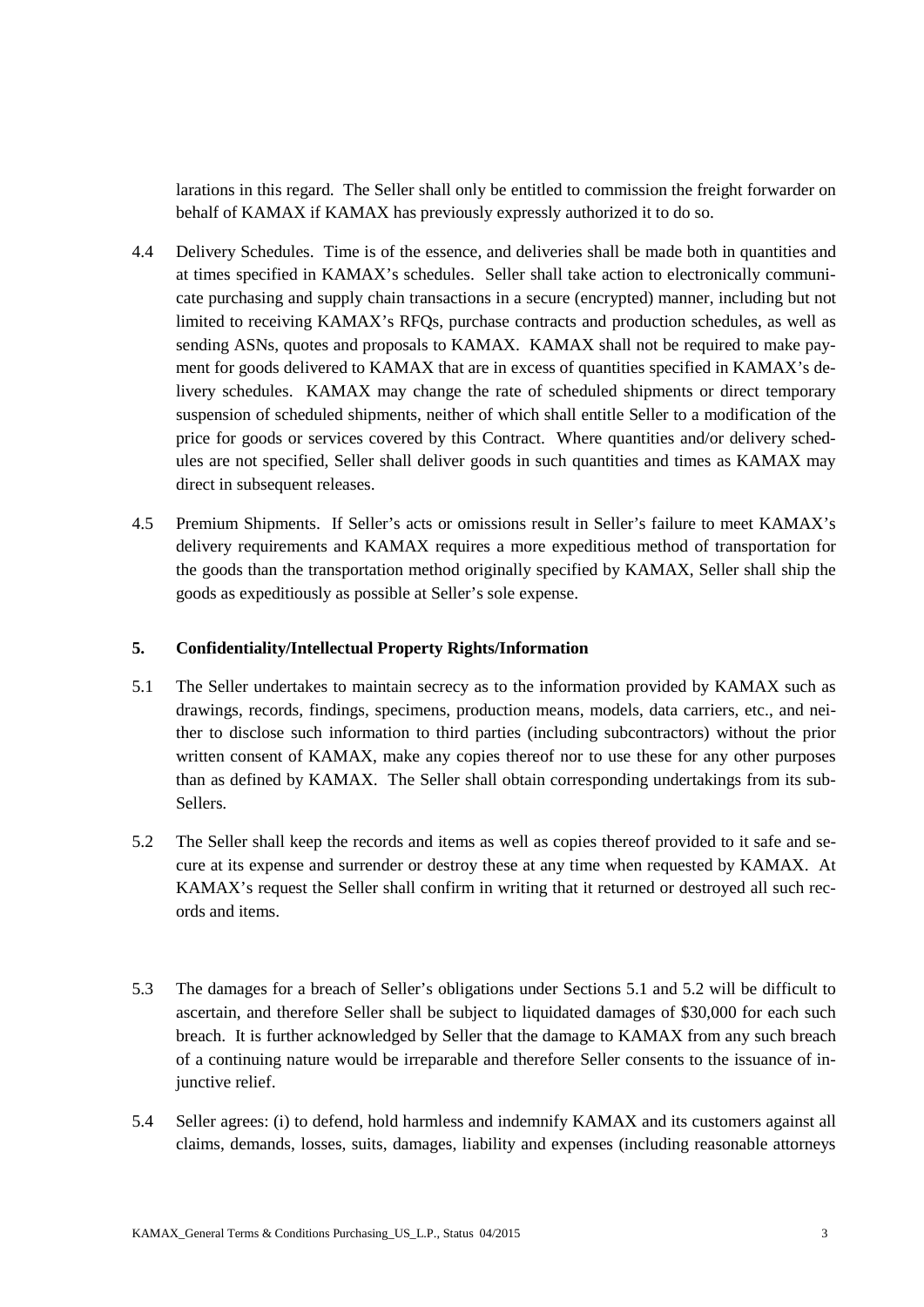fees) arising out of any suit, claim or action for actual or alleged direct or contributory infringement of, or inducement to infringe, any United States or foreign patent, trademark, copyright or industrial design right or other proprietary right by reason of the manufacture, use or sale of the goods or services ordered, including infringement arising out of compliance with specifications furnished by KAMAX or for actual or alleged misuse or misappropriation of a trade secret resulting directly or indirectly from Seller's actions; (ii) to waive any claim against KAMAX and its customers, including any hold-harmless or similar claim, in any way related to a claim asserted against Seller or KAMAX for infringement of any patent, trademark, copyright or industrial design right or other proprietary right, including claims arising out of compliance with specifications furnished by KAMAX; and (iii) to grant to KAMAX a worldwide, nonexclusive, royalty-free, paid-up, irrevocable license (with the right to grant sublicenses to affiliates) to repair and have repaired, to reconstruct and have reconstructed, to make or have made the goods ordered hereunder. Seller hereby assigns to KAMAX all rights, title and interest in and to all inventions, trademarks, copyrights, industrial design rights and other proprietary rights in any material created for and paid for by KAMAX under this order. Technical information and data furnished to KAMAX in connection with this order are disclosed on a nonconfidential basis.

- 5.5 All copyrightable works of original authorship (including but not limited to computer programs, technical specifications, documentation and manuals), ideas, inventions (whether patentable, patented or not), know-how, processes, compilations of information, trademarks and other intellectual property (collectively, "Deliverables") shall be original to Seller and shall not incorporate any intellectual property rights (including copyright, patent, trade secret, mask work, or trademark rights) of any third party.
- 5.6. All Deliverables which are created in the course of performing this Agreement (separately or as part of any products), and all intellectual property rights in Deliverables, are owned by KAMAX and not by Seller. Seller agrees that all works of original authorship created by Seller in connection with this Agreement are "works made for hire" as that term is used in connection with the U.S. Copyright Act. To the extent that, by operation of law, Seller owns any intellectual property rights in the Deliverables, Seller hereby assigns to KAMAX all rights, title and interest, including copyrights and patent rights, in such Deliverables.
- 5.7. Seller grants to KAMAX an irrevocable, nonexclusive, worldwide license with the right to grant sublicenses to affiliates to any technical information, know how, copyrights and patents owned or controlled by Seller or its affiliates reasonably necessary for KAMAX to make, have made, use and sell any goods provided by Seller under this Agreement. The license shall be effective from the first delivery of goods under this Agreement. For a period of two (2) model years from Seller's first delivery of goods under this order, KAMAX shall pay to Seller a "reasonable royalty" for such license, which is acknowledged by Seller to be included in the price paid by KAMAX to Seller for the goods. In the event KAMAX sources the goods from a party other than Seller, KAMAX shall pay Seller a "reasonable royalty" for a period of two (2) model years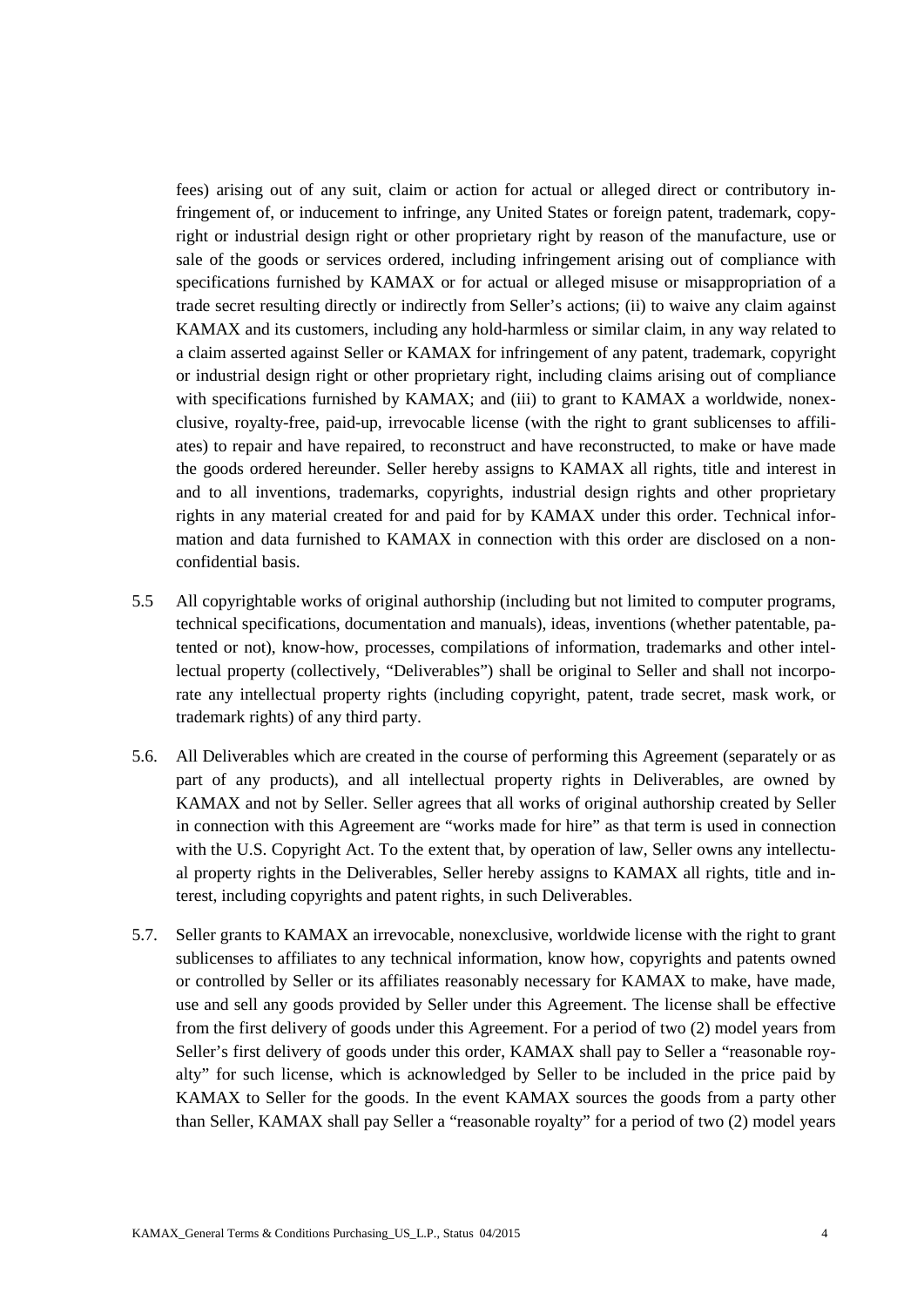from the date of Seller's first delivery of goods and thereafter, KAMAX's license shall be royalty free, fully paid up, permanent and irrevocable.

5.8. Seller shall ensure that any subcontractors to Seller shall have contracts with Seller in writing consistent with the terms of this section.

# **6. Quality Management**

- 6.1 The Seller's deliveries shall meet state-of-the-art scientific and technological standards, applicable safety regulations and the agreed technical specifications. It shall continuously monitor the quality of its deliveries and services. To this end it shall set up a suitable quality management system in accordance with ISO 9001, ISO TS 16949 and furnish proof thereof.
- 6.2 Where the parties have concluded a quality assurance agreement, KAMAX's inspection duty shall be limited to checking the quantity and identity of the delivery item as well as checking for visible damage. KAMAX shall notify the Seller of any defects identified during such inspection. Notification shall be deemed as timely where it is received by the Seller within two weeks of delivery of the goods.
- 6.3 Where the parties have not concluded a quality assurance system, KAMAX undertakes to check the goods for defects within a reasonable period. KAMAX shall notify the Seller of any defects identified. Notification shall be deemed as timely where it is received by the Seller within two weeks of delivery of the goods or, in the case of latent defects, of such defects having been discovered.

# **7. Defects**

- 7.1 The Seller warrants and represents that all services and deliveries are qualified for a correct, secure and economic use, that they meet the scientific and technological standards and that they are suitable for the intended use.
- 7.2 In rendering its services the Seller shall comply with all relevant legal provisions, in particular all relevant environmental, hazardous material, dangerous goods and accident prevention regulations, as well as the generally recognized safety and occupational health rules.
- 7.3 In the event of defective delivery, KAMAX is entitled to demand, at its choice that the Seller remedy any defects either by means of repair or replacement. This shall not affect any further statutory claims.
- 7.4 In addition to Seller's warranties set forth in the Agreement, KAMAX may remedy a defect itself at the Seller's expense, if it is unreasonable to expect KAMAX to wait for it to be remedied by the Seller, in particular where an immediate remediation of the defect is required to prevent significant damage or to guarantee operational safety.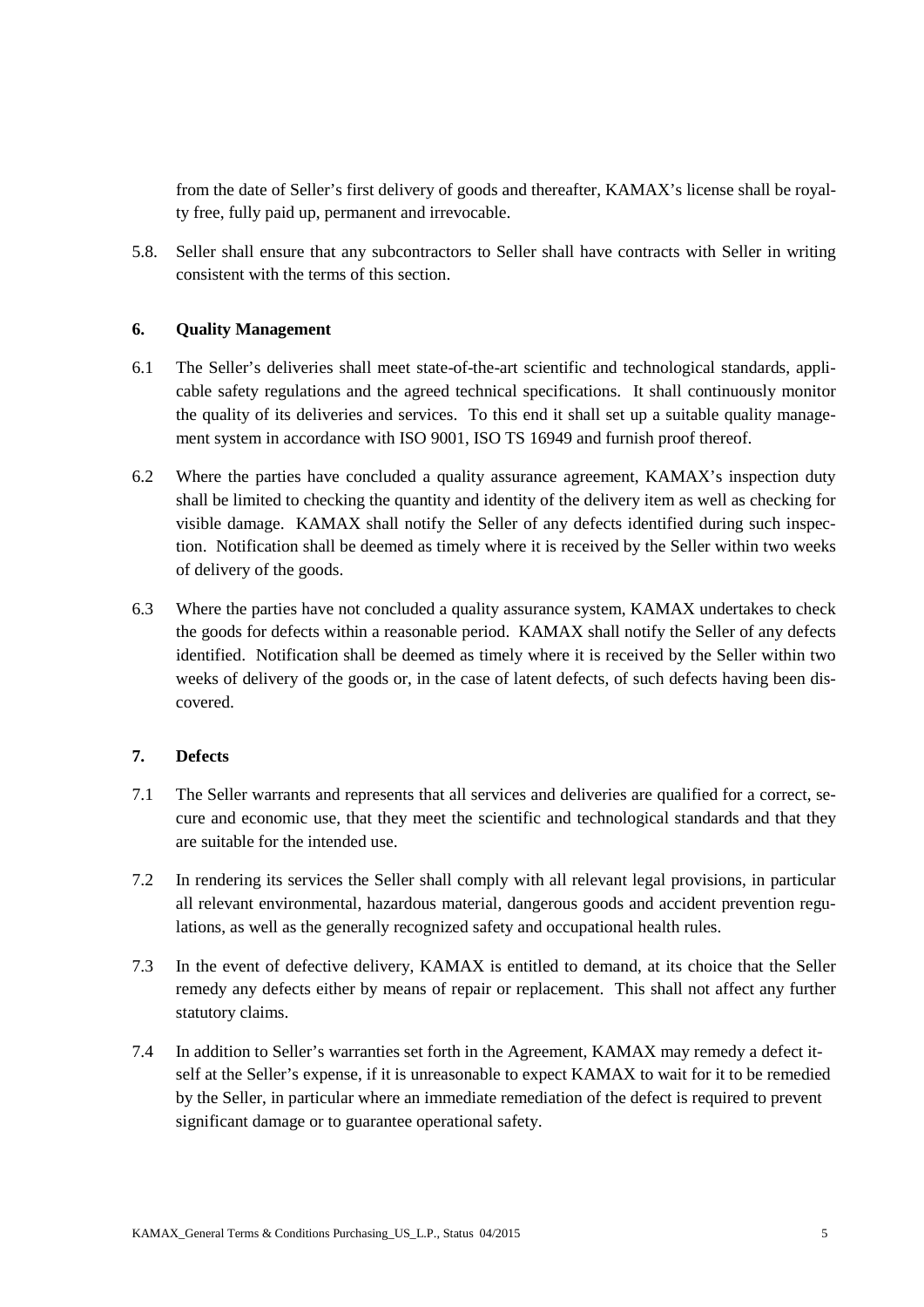- 7.5 Unless otherwise required by law, the statute of limitations for defects shall be 30 months from receipt of the delivery by KAMAX or from acceptance (where this is provided for by contract or by law). For products that are replaced or repaired by the Seller by means of subsequent delivery, the status of limitations shall recommence upon delivery of the replaced or repaired products; however, in the case of repair only if it concerns the same defect or the results of defective repair. The preceding sentence shall not apply if, based on the Seller's behavior, KAMAX had good reason to believe that the Seller did not consider itself obliged to take such action, but instead carried out replacement or repair as a gesture of goodwill or for similar reasons. The status of limitations shall be suspended for the period during which the product cannot be used as contractually agreed. The statute of limitations shall be suspended upon a verbal or written notification of defects by KAMAX. Claims for defects shall become statute-barred at the earliest two months after any claims of end customers for defects have been satisfied. Suspension of the statue of limitation shall end at the latest 5 years after delivery to KAMAX. The two preceding sentences shall not apply where the end customer is not a consumer.
- 7.6 The Seller shall be liable for damage prevention measures (e.g. product recall, customer service measures or other field measures) taken by KAMAX, its customers or other third parties, to the extent such measures result from the defectiveness of the product delivered by the Seller or any other breach of duty for which the Seller is responsible.

## **8. Product Liability, Indemnification, Liability Insurance**

- 8.1 Where the Seller is responsible for damage to products it shall be obliged to indemnify and defend KAMAX on first demand from third-party claims based on such damage.
- 8.2 Within the scope of its liability for claims, the Seller also undertakes to reimburse expenses arising from or in connection with recalls carried out by KAMAX. KAMAX shall inform the Seller – to the extent possible and reasonable – of the content and the scope of recalls to be carried out, giving it the opportunity to comment thereon. In this case KAMAX shall, at its reasonable discretion and taking into account all circumstances of the specific case at hand, decide on which measures to take as part of the recall. To this end, apart from ensuring for efficient hazard management, particular consideration must also be given to KAMAX's good reputation as a manufacturer of quality goods. Other statutory claims shall remain unaffected.
- 8.3 The Seller undertakes to take out product liability insurance that provides an appropriate amount of coverage for product recalls with limits of at least \$5,000,000 per occurrence.

# **9. Risk of Loss**

Notwithstanding any agreement concerning payment of freight expenses, delivery shall not have occurred and the risk of loss shall not have shifted to KAMAX until the goods or tooling or equipment have been delivered to KAMAX's applicable facility and have been accepted at that facility by KAMAX.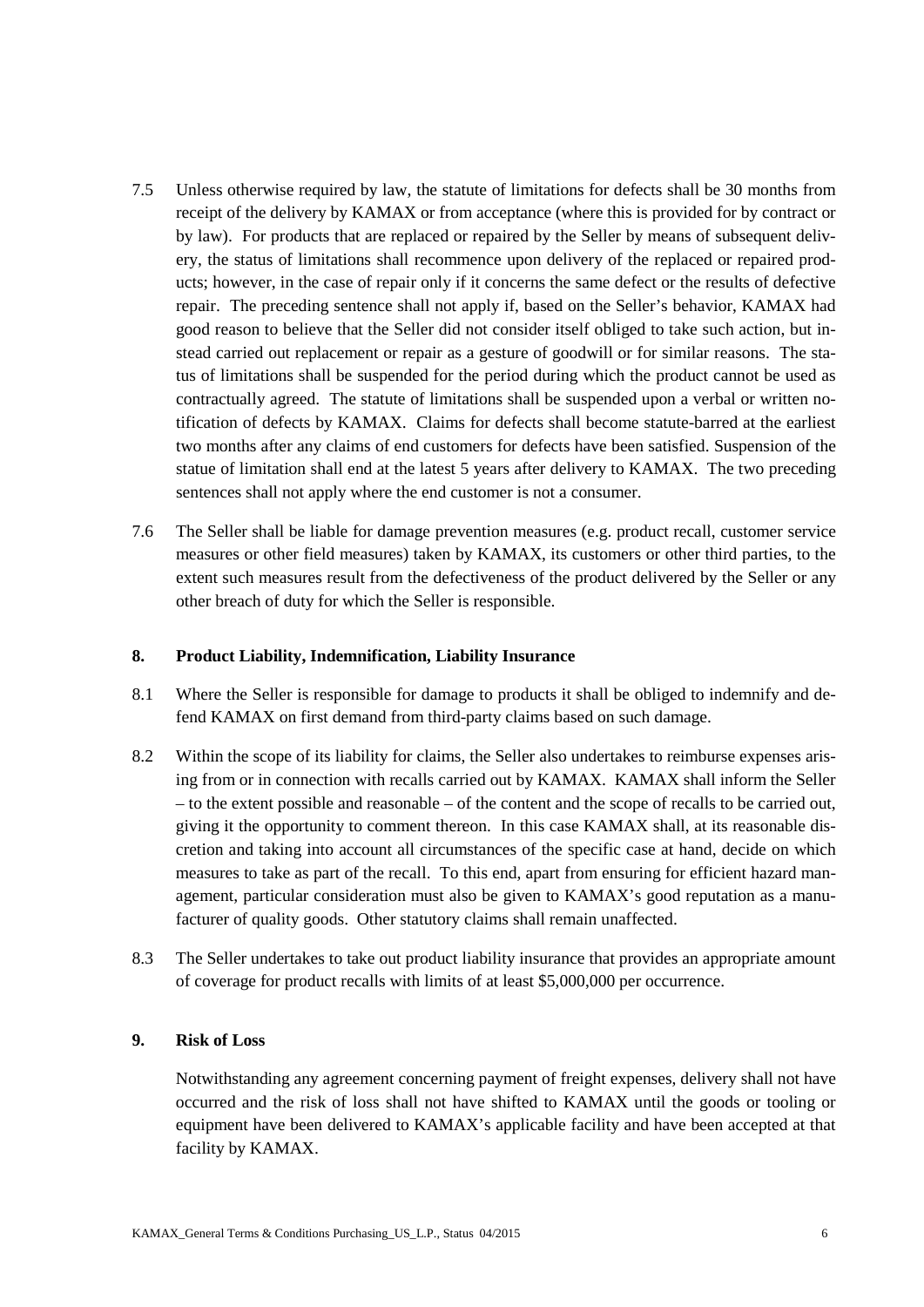## **10. Insolvency**

KAMAX may immediately terminate the Agreement without liability to Seller in the event of the happening of any of the following or any other similar or comparable event: (i) insolvency of Seller; (ii) filing of a voluntary petition in bankruptcy by Seller; (iii) filing of an involuntary petition in bankruptcy against Seller if such petition is not dismissed within 15 days of its filing; (iv) appointment of a receiver or trustee against Seller and such appointment is not dismissed within 15 days of its filing; or (v) execution of an assignment for the benefit of creditors of Seller.

#### **11. Termination for Breach**

KAMAX reserves the right to terminate all or any part of the Agreement, without liability to Seller if (i) Seller repudiates, breaches or threatens to breach any of the terms of the Agreement including, but not limited to, Seller's warranties; (ii) fails to perform services or deliver goods as specified by KAMAX; (iii) fails to make progress so as to endanger timely and proper completion of services or delivery of goods; or (iv) KAMAX terminates for breach of any other agreement with Seller in accordance with the terms of such other agreement (whether or not such other agreement is related to this Agreement between KAMAX and Seller).

#### **12. Termination for Convenience**

A. In addition to any other rights of KAMAX to terminate this Agreement, KAMAX may at its option, immediately terminate all or any part of this Agreement at any time and for any reason by giving written notice of exercise of such option to Seller.

B. Upon receipt of notice of termination pursuant to this Section 12, Seller, unless otherwise directed in writing by KAMAX, shall (i) terminate immediately all work under the Agreement; (ii) transfer title and deliver to KAMAX the finished work, the work-in-process, and the parts and materials which Seller produced or acquired in accordance with this order and which Seller cannot use in producing goods for itself or for others; (iii) settle all claims by subcontractors approved by KAMAX hereunder, if any, for reasonable actual costs that are rendered unrecoverable by such termination; (iv) take actions reasonably necessary to protect property in Seller's possession in which KAMAX has an interest and (v) upon KAMAX's request, cooperate with KAMAX in effecting the resourcing of Seller's goods and/or services covered by this Agreement to a different Seller designated by KAMAX.

C. Upon termination by KAMAX under this Section, KAMAX shall pay to Seller the following amounts without duplication: (i) the Agreement price for all finished work and completed services which conform to the requirements of this Agreement and not previously paid for; (ii) Seller's reasonable actual cost of the work-in-process and parts and materials transferred to KAMAX in accordance with subsection (B) (ii) hereof; (iii) Seller's reasonable actual cost of settling the claims of the obligation Seller would have had to the subcontractors in the absence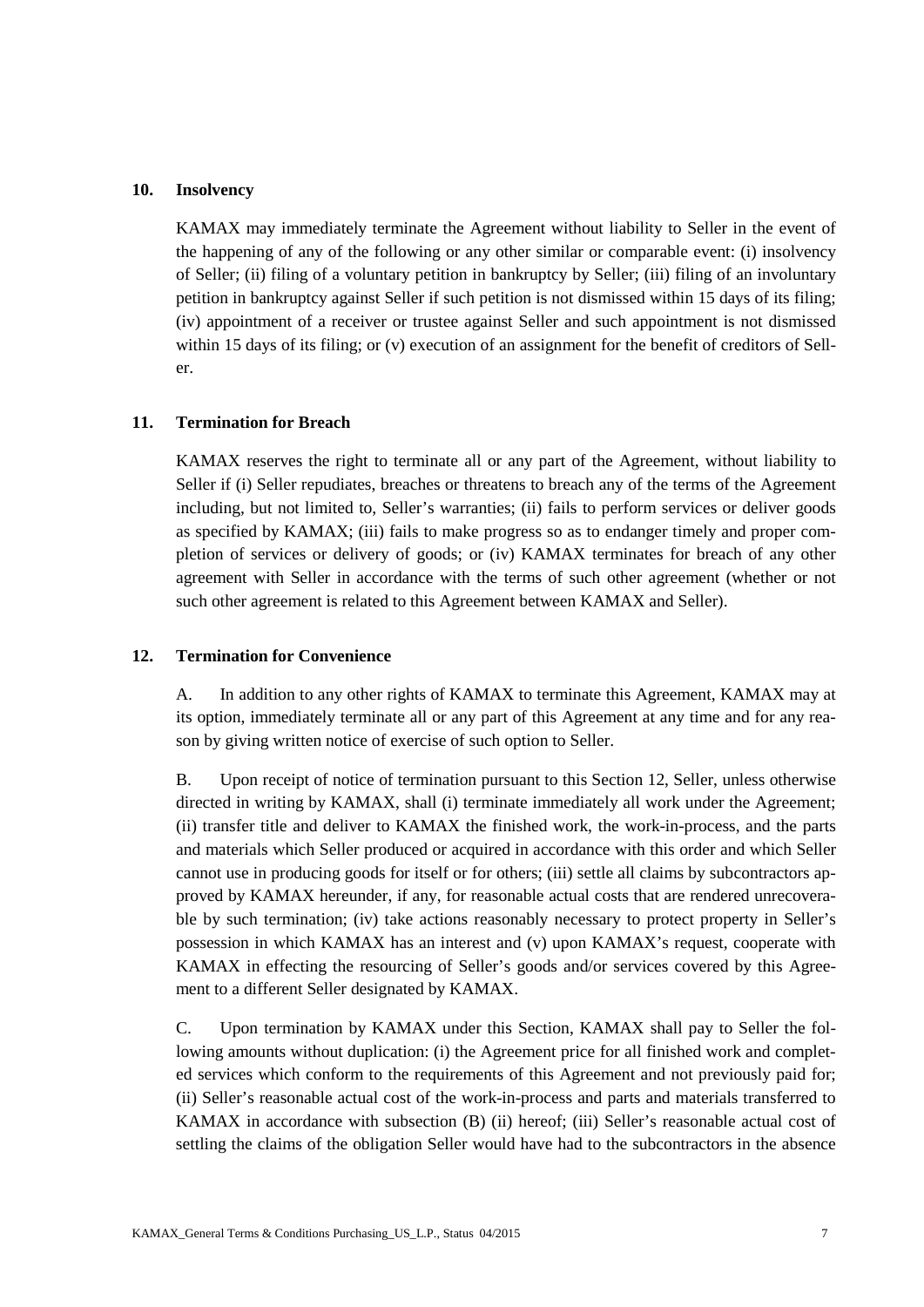of termination, and (iv) Seller's reasonable actual cost of carrying out its obligations under subsection  $(B)(iv)$  and  $(B)(v)$ . KAMAX shall not be liable for and shall not be required to make payments to Seller, directly or on account of claims by Seller's subcontractors, for any other alleged losses or costs, whether denominated as loss of anticipated profit, unabsorbed overhead, interest on claims, product development and engineering costs, facilities and equipment rearrangement costs or rental, unamortized depreciation costs, general and administrative burden charges resulting from termination of this Agreement or otherwise. Notwithstanding anything herein to the contrary, KAMAX's obligation to Seller upon termination under this Section shall not exceed the obligation KAMAX would have had to Seller in the absence of termination.

D. Within twenty (20) days after the effective date of termination under this Section 12, Seller shall furnish to KAMAX its termination claim, together with all supporting data which shall consist exclusively of KAMAX's obligations to Seller that are listed in subsection (C). KAMAX may audit Seller's records before or after payment to verify amounts requested in Seller's termination claim. Failure to provide such claim and all supporting data within twenty (20) days of the effective date of such termination shall constitute an agreement by Seller that no such claim exists and KAMAX shall be released from any claim by Seller for such matter.

#### **13. Assignment**

Seller shall not assign or delegate any of its substantive duties or performance under this Agreement without the prior written consent of KAMAX. Any sale or other transfer of stock or other securities of Seller that would result in a change in control of Seller, shall be deemed an assignment under this Agreement. Seller may assign its claims for money under this Agreement but KAMAX shall not be required to pay the assignee until KAMAX receives written notice of the assignment, a true copy of the assignment and a release from Seller. Any such assignment shall not release the Seller from any claims hereunder and shall not prohibit KAMAX from enforcing its rights against Seller or the assignee. KAMAX may freely assign to any third party its rights and obligations under this Agreement. In the event of such assignment by KAMAX, then KAMAX shall be released from any liability hereunder.

#### **14. Changes**

KAMAX reserves the right at any time to direct changes, or cause Seller to make changes, to the design (including drawings and specifications) processing, methods of packing and shipping and the date or place of delivery of the goods covered by this order or to otherwise change the scope of the work covered by this Agreement including work with respect to such matters as inspection, testing or quality control, and Seller agrees to promptly make such changes. Seller shall not make any change in this Agreement without the written approval of KAMAX. Any such changes shall be deemed not to affect the time for performance or cost unless Seller notifies KAMAX in writing within ten (10) days of receipt by Seller of notice of any change order. Seller shall consider and advise KAMAX of the impact of a design change on the system in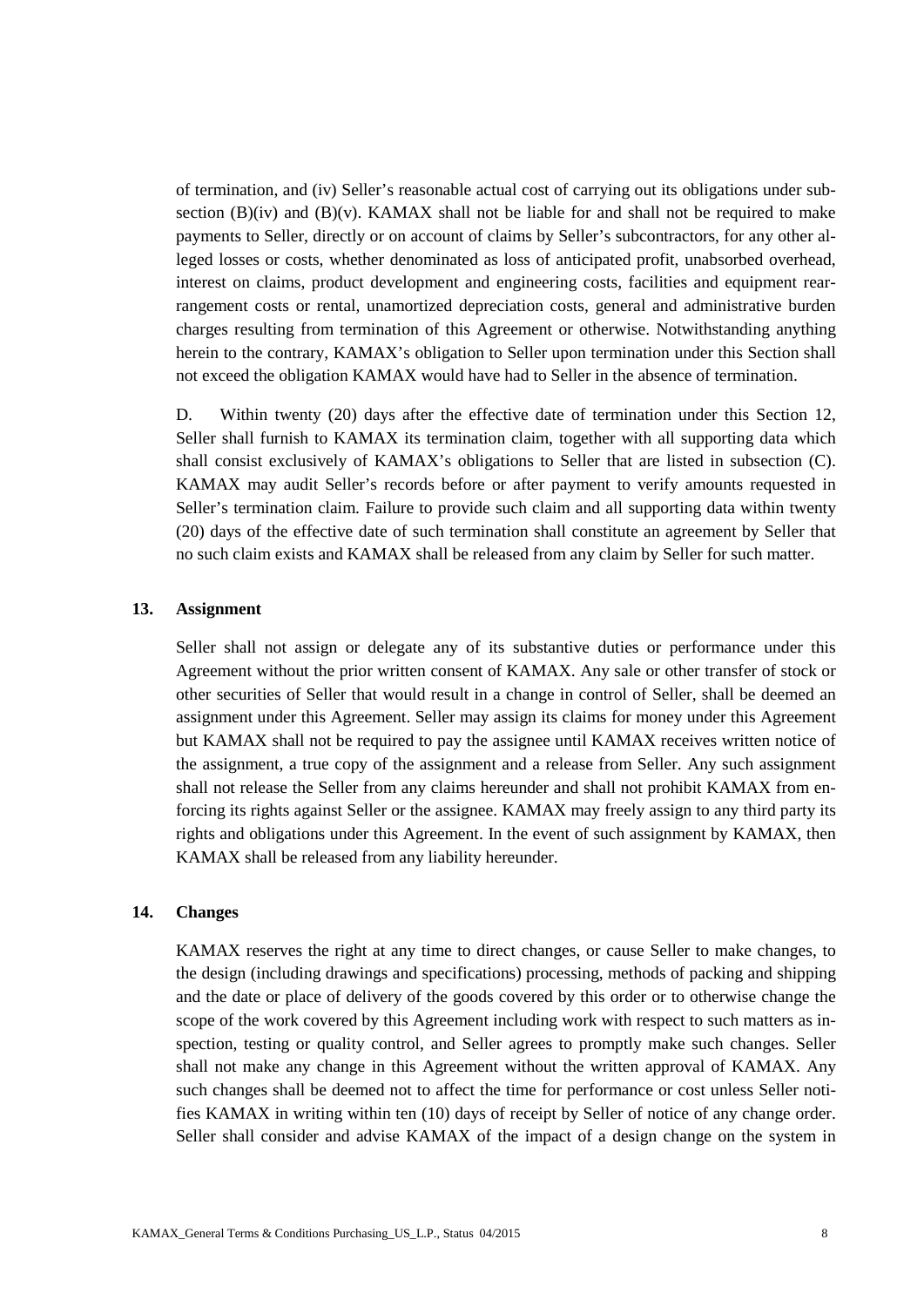which the product covered by this Agreement is used. Nothing in this Section 14 shall excuse Seller from proceeding with the Agreement as changed.

Without KAMAX's prior written approval, Seller shall not change (i) any third party Seller to Seller of services, raw materials or goods used by Seller in connection with its performance under this Agreement, (ii) the facility from which Seller or such Seller operates, or (iii) the nature, type or quality of any services, raw materials or goods used by Seller or its Sellers in connection with this Agreement.

#### **15. Bailed Property**

A. All supplies, materials, molds, machinery, equipment, patterns, tools, dies, jigs, fixtures, blueprints, designs, specifications, drawings, photographic negatives and positives, art work, copy layout, consigned material for production or repair and other items furnished by KAMAX, either directly or indirectly, to Seller to perform this Agreement, or for which Seller has been reimbursed by KAMAX (collectively, "Bailed Property"), shall be and remain the property of KAMAX and be held by Seller on a bailment basis. Seller shall bear the risk of loss of and damage to the Bailed Property and Seller at its own expense shall keep such Bailed Property insured for the benefit of KAMAX. The Bailed Property shall at all times be properly housed and maintained by Seller; shall not be used by Seller for any purpose other than the performance of this Agreement; shall be deemed to be personalty; shall be conspicuously marked by the Seller to identify it as the property of KAMAX and indicate KAMAX's name; shall not be commingled with the property of Seller or with that of a third person and shall not be moved from Seller's premises without KAMAX's prior written approval. Seller, at its sole expense, shall maintain, repair and refurbish the Bailed Property in first class condition. All replacement parts, additions, improvements and accessories for such Bailed Property shall automatically become KAMAX's property upon their incorporation into or attachment to the Bailed Property.

B. Seller agrees that KAMAX has the right, at any time, with or without reason and without payment of any kind to retake possession of or request return of any or all Bailed Property. Upon the request of KAMAX, the Bailed Property shall be immediately released to KAMAX or delivered to KAMAX by Seller, either (i) F.O.B. transport equipment at Seller's plant; properly packaged and marked in accordance with the requirements of the carrier selected by KAMAX to transport such property, or (ii) to any location designated by KAMAX, in which event KAMAX shall pay to Seller the reasonable cost of delivering such Bailed Property to such location. KAMAX shall have the right to enter onto Seller's premises at all reasonable times to inspect the Bailed Property and Seller's records with respect thereto. When permitted by law, Seller waives any lien or other rights that Seller might otherwise have on any of the Bailed Property for work performed on such property or otherwise.

C. Seller acknowledges and agrees that (i) Seller has inspected the Bailed Property, agrees to accept it in its current "as is, where is" condition and is satisfied that the Bailed Property is suitable and fit for its purposes and is safe for use, that (ii) the Bailed Property shall only be moved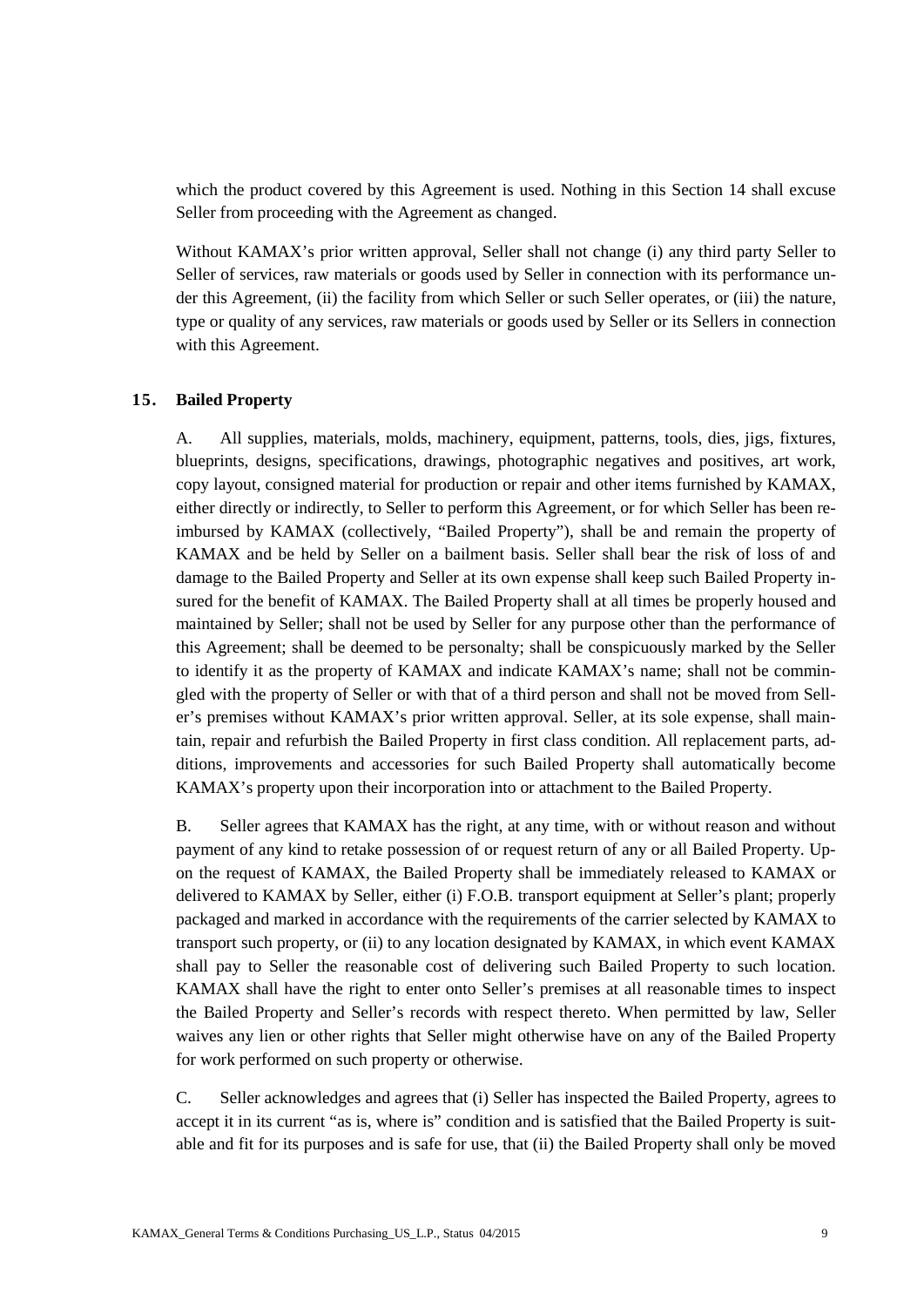or used by Seller and those moving or using under Seller's authority, and then only with approved and appropriate failsafe equipment, and only in compliance with all applicable laws, rules and regulations of any governmental or regulatory body or agency, and that (iii) KAMAX HAS NOT MADE AND DOES NOT MAKE ANY WARRANTY OR REPRESENTATION WHATSOEVER, EITHER EXPRESS OR IMPLIED, AS TO THE FITNESS, CONDITION, MERCHANTABILITY, DESIGN OR OPERATION OF THE BAILED PROPERTY OR ITS FITNESS FOR ANY PARTICULAR PURPOSE. KAMAX will not be liable to Seller for any loss, damage, injury or expense of any kind or nature caused, directly or indirectly, by the Bailed Property, including, without limitation, the use or maintenance thereof or the repair, service or adjustment thereof, or by any interruption of service or for any loss of business whatsoever or howsoever caused, including, without limitation any loss of anticipatory damages, profits or any other indirect, special or consequential damages.

#### **16. Seller's Property**

Seller hereby grants KAMAX an irrevocable option, exercisable at any time, to purchase, free and clear of all liens, claims and other encumbrances, any or all of Seller's supplies, materials, molds, machinery, equipment, patterns, tools, dies, jigs, fixtures, blueprints, designs, specifications, drawings, photographic negatives and positives, art work, copy layout and other items necessary for the production of the products under this Agreement (collectively, "Seller's Property") that are specially designed or configured for manufacture or assembly of products under this order. The purchase price ("Purchase Price") for the Seller's Property shall be equal to the unamortized portion of the cost of such items of Seller's Property, less any amounts KAMAX previously has paid to Seller for the cost of such Seller's Property. Seller shall permit KAMAX to audit Seller's records to verify the Purchase Price. This option will not apply to any of Seller's Property that is used by Seller to produce a substantial quantity of like products for other customers of Seller which cannot readily be obtained by Seller's customer(s) from third parties unless, at KAMAX's election upon exercise of the option, Seller assigns to KAMAX and KAMAX assumes Seller's obligation to produce such products for Seller's other customers using those items of Seller's Property during the period subsequent to the sale of the Seller's Property to KAMAX. Seller shall cooperate with KAMAX's reasonable requests for information regarding any such obligation to Seller's other customer(s) and to effect such assignment and assumption. KAMAX's right to exercise the option under this Section 16 is not conditioned on a breach by Seller or KAMAX's termination of this Agreement.

## **17. Inspection**

KAMAX shall have the right to enter Seller's facility at reasonable times to inspect the facility, goods, materials and any property of KAMAX covered by this Agreement. KAMAX's inspection of the goods, whether during manufacture, prior to delivery or within a reasonable time after delivery, shall not constitute acceptance of any work-in-process or finished goods.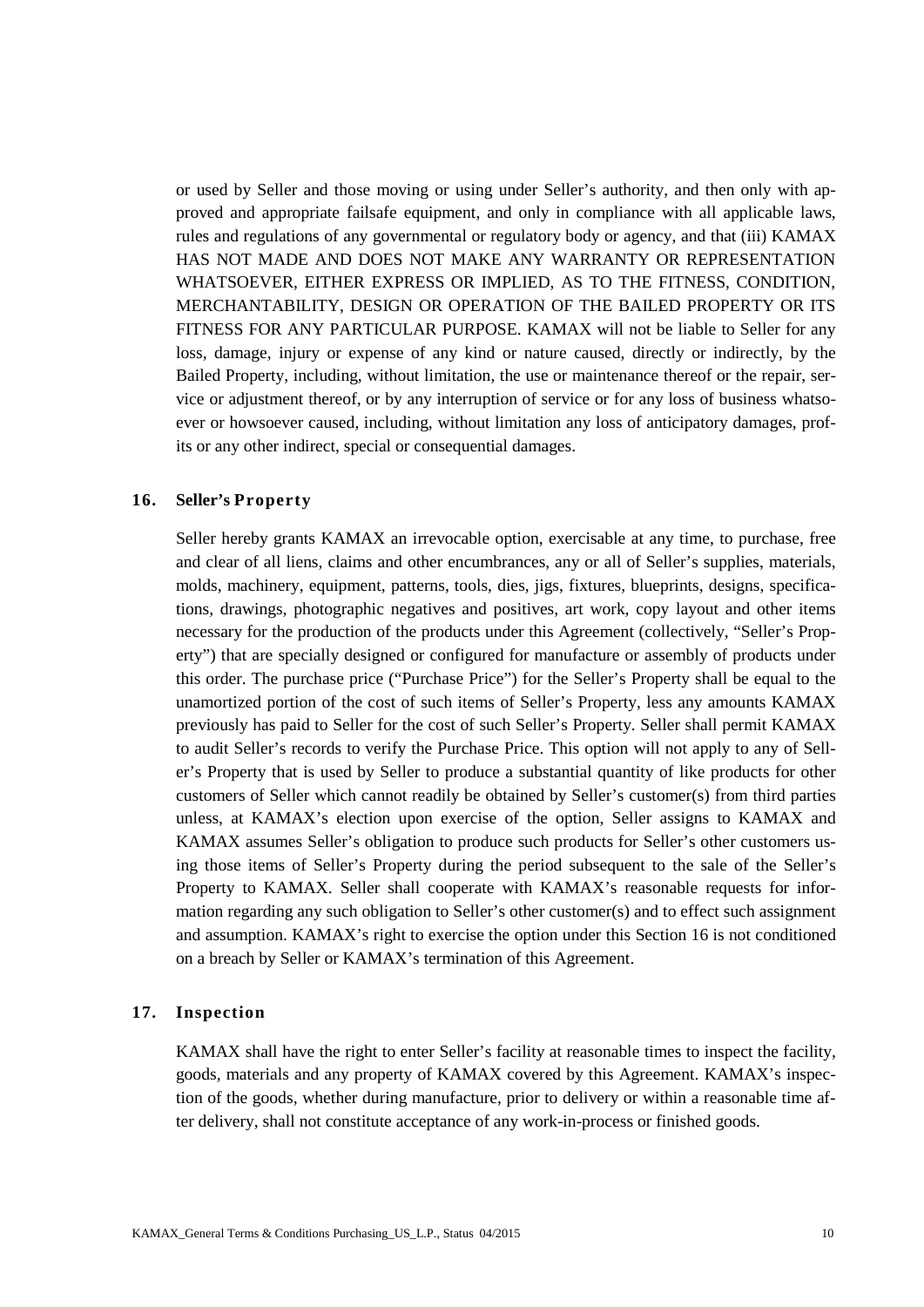#### **18. Subcontracted Product**

Seller shall not subcontract any of its duties under this Agreement without KAMAX's prior written approval. KAMAX or KAMAX's representative shall be afforded the right to verify at any subcontractor's premises and Seller's premises that subcontracted product conforms to specified requirements. Such verification shall not be used by Seller as evidence of effective control by KAMAX of quality by the subcontractor. Verification by KAMAX shall not absolve Seller of the responsibility to provide acceptable product nor shall it preclude subsequent rejection by KAMAX. Notwithstanding the foregoing, Seller remains fully liable for any work subcontracted.

If KAMAX approves Seller's subcontracting of any of the work under this Agreement, Seller will ensure that the subcontractor agrees to be bound by the terms and conditions of this Agreement.

## **19. Nonconforming Goods**

KAMAX, at its option, may reject and return at Seller's risk and expense, or retain and correct, goods received pursuant to this Agreement that fail to conform to the requirements of this Agreement even if the nonconformity does not become apparent to KAMAX until the manufacturing or processing stage. To the extent KAMAX rejects goods as nonconforming, the quantities under this Agreement will not be reduced by the quantity of nonconforming goods unless KAMAX otherwise notifies Seller in writing. Seller will replace nonconforming goods with conforming goods unless otherwise notified in writing by KAMAX. Nonconforming goods will be held by KAMAX for disposition in accordance with Seller's written instructions at Seller's risk. Seller's failure to provide written instructions within ten (10) days (or such shorter period as may be commercially reasonable under the circumstances) after notice of nonconformity shall entitle KAMAX, at KAMAX's option, to charge Seller for storage and handling, or to dispose of the goods as it deems fit without liability to Seller. Seller shall reimburse KAMAX for (a) any amounts paid by KAMAX on account of the purchase price of any returned noncon-

forming goods, and (b) any costs incurred by KAMAX in connection with the nonconforming goods, including, but not limited to inspection, sorting, testing, evaluations, storage or rework. Such reimbursement shall be made within ten (10) days after a debit memo for the costs has been issued by KAMAX. Payment by KAMAX for nonconforming goods shall not constitute an acceptance hereof, limit or impair KAMAX's right to assert any legal or equitable remedy, or relieve Seller's responsibility for latent defects.

# **20. Warranty for Goods and Services**

A. Seller warrants and guarantees that all goods and services covered by this Agreement will conform to the specifications, drawings, samples, or descriptions furnished to or by KAMAX. Seller also warrants and guarantees that all goods and services covered by this Agreement will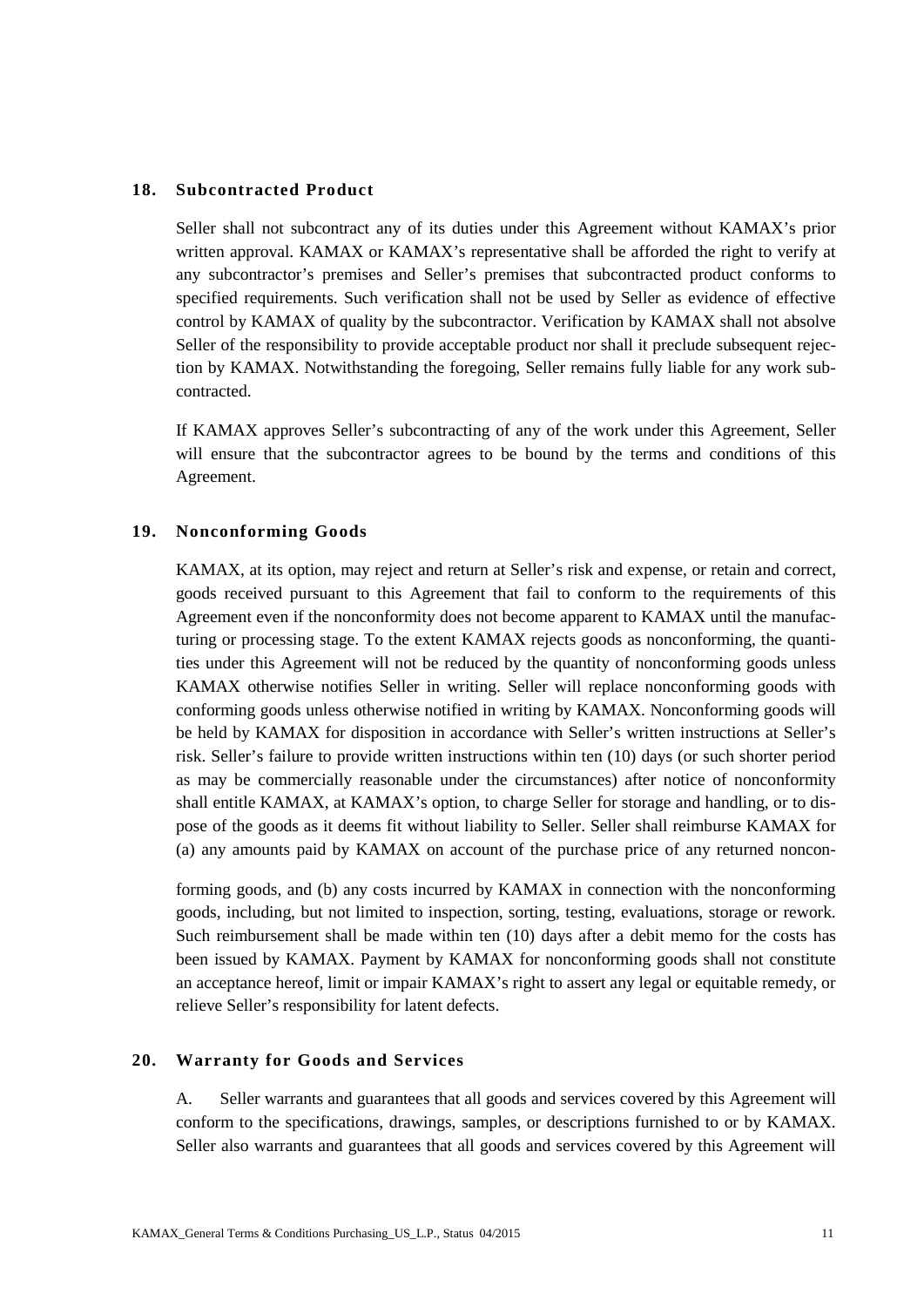conform to U.S. industry standards and the laws and regulations in force in countries where products or vehicles equipped with such products are to be sold. This includes, but is not limited to, compliance with all relevant environmental and hazardous waste laws, dangerous goods and accident prevention regulations, and occupational safety and health standards.

B. In addition, Seller acknowledges that Seller knows of KAMAX's intended use and warrants that all goods covered by this Agreement have been selected, designed, manufactured, or assembled by Seller based upon KAMAX's intended use, and will be fit and sufficient for this particular intended use.

C. The warranties in sections (A) and (B) above will be effective for the longer of (i) the period provided by applicable law or (ii) the warranty period provided by KAMAX to its customers. However, in the event of a recall campaign or other customer satisfaction or corrective service action undertaken by KAMAX or KAMAX's customers, this warranty period shall continue for the time period as dictated by KAMAX's customer or the federal, state, local, or foreign government where the goods are used or the services are provided.

D. The warranty period for non-production goods shall be the longer of one (1) year after final acceptance by KAMAX or the period stated in Seller's sales materials.

## **21. Warranty for Tools and Equipment**

This section shall apply to the purchase of Tooling and Equipment by KAMAX for use by KAMAX. In the event of an inconsistency between other terms of this Agreement and the provisions of this section, this section shall control.

Seller warrants that all Tooling and Equipment purchased pursuant to this Agreement will, for a minimum period of one (1) year following the date of acceptance of such Tooling or Equipment, conform to the applicable specifications, drawings, or other descriptions furnished to this Agreement. In addition, Seller warrants that the Tooling and Equipment conforms to all applicable laws and regulations, are free from defects in design (to the extent that Seller furnished the design), are of good material and workmanship, and will be suitable for KAMAX's intended purpose. Seller also warrants that all Equipment shall be equipped with approved or appropriate fail safe safeguarding systems, and shall comply with all applicable laws, rules, regulations, and orders of any governmental or regulatory body or agency having jurisdiction over the Equipment.

In the event that the Tooling and/or Equipment must be returned to Seller for repair or replacement, Seller's responsibility shall include, without limitation, all parts, labor, and transportation costs.

Seller shall require its sellers of component parts of goods and/or equipment for Tooling or Equipment purchased to provide a warranty equal to the warranties provided by Seller to KAMAX. Seller shall assign such warranties to KAMAX and provide all necessary documenta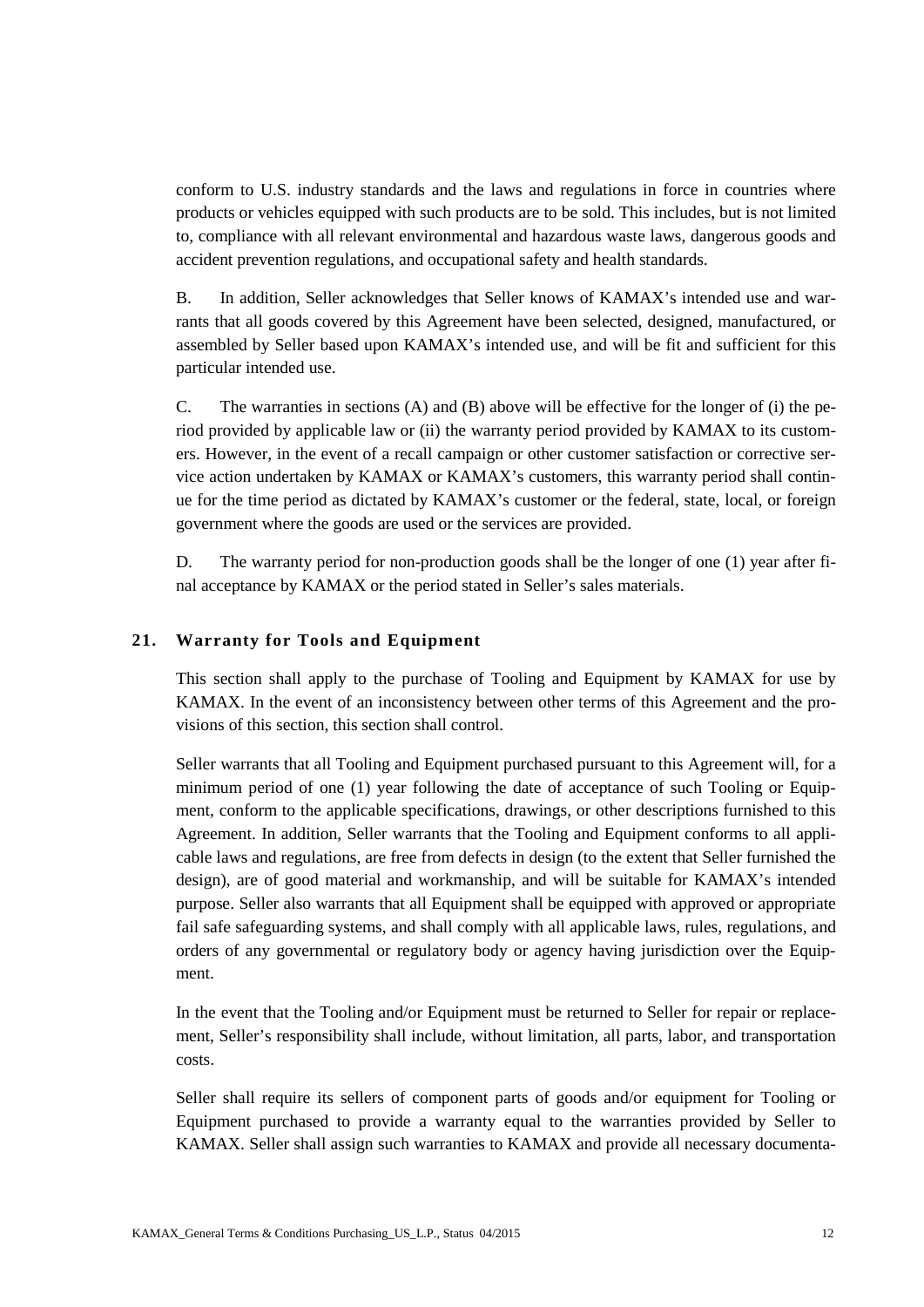tion to KAMAX to evidence such assignment. In the event that Seller fails to obtain or assign such warranties, Seller agrees to reimburse KAMAX for all loss, cost, liability, or expense (including reasonable attorney fees) related to this failure.

Seller warrants that it will, whenever possible, use commercially available purchase parts of the highest industry quality, and will supply a detailed bill of materials listing all parts. Seller further agrees that it will comply with all specific product-sourcing directions of KAMAX.

Seller will also offer KAMAX an extended warranty on the Tooling and Equipment on commercially reasonable terms. Seller shall inform KAMAX in writing on the terms of the extended warranty prior to delivery of the Tooling and/or Equipment to KAMAX. KAMAX shall have the option to purchase the extended warranty until sixty (60) days after the acceptance of the Tooling and/or Equipment.

# **22. Customs; Export Controls**

Upon acceptance of this Agreement, Seller is obligated to provide KAMAX with NAFTA Certificates of Origin for all Components and Raw Material supplied for the duration of this order. The NAFTA Certificates of Origin must include the Seller's plant location as supplied. Completed NAFTA Certificates of Origin must be submitted by Seller to KAMAX's Purchasing Department, ATTN: NAFTA Coordinator

Credits or benefits resulting or arising from this Agreement, including trade credits, export credits or the refund of duties, taxes or fees, shall belong to KAMAX. Seller shall provide all information necessary (including written documentation and electronic transaction records) to permit KAMAX to receive such benefits or credits, as well as to fulfill its customs related obligations, origin marking or labeling requirements and local content original requirements, if any. Export licenses or authorizations necessary for the export of the goods shall be the responsibility of Seller unless otherwise indicated in this Agreement, in which event Seller shall provide such information as may be necessary to enable KAMAX to obtain such licenses or authorization(s). Seller shall undertake such arrangements as necessary for the goods to be covered by any duty deferral or free trade zone program(s) of the country of import.

# **23. Compliance with Laws; Employment/Business Practices**

Seller, and any goods or services supplied by Seller, shall comply with all applicable laws, rules, regulations, orders, conventions, ordinances or standards of the country(ies) of destination or that relate to the manufacture, labeling, transportation, importation, exportation, licensing, approval or certification of the goods or services, including, but not limited to, those relating to environmental matters, data protection and privacy, wages, hours and conditions of employment, subcontractor selection, discrimination, Occupational Safety and Health regulations, and motor vehicle safety. This section shall be deemed to incorporate by reference all the clauses required by the provisions of said laws, orders, rules, regulations, and ordinances.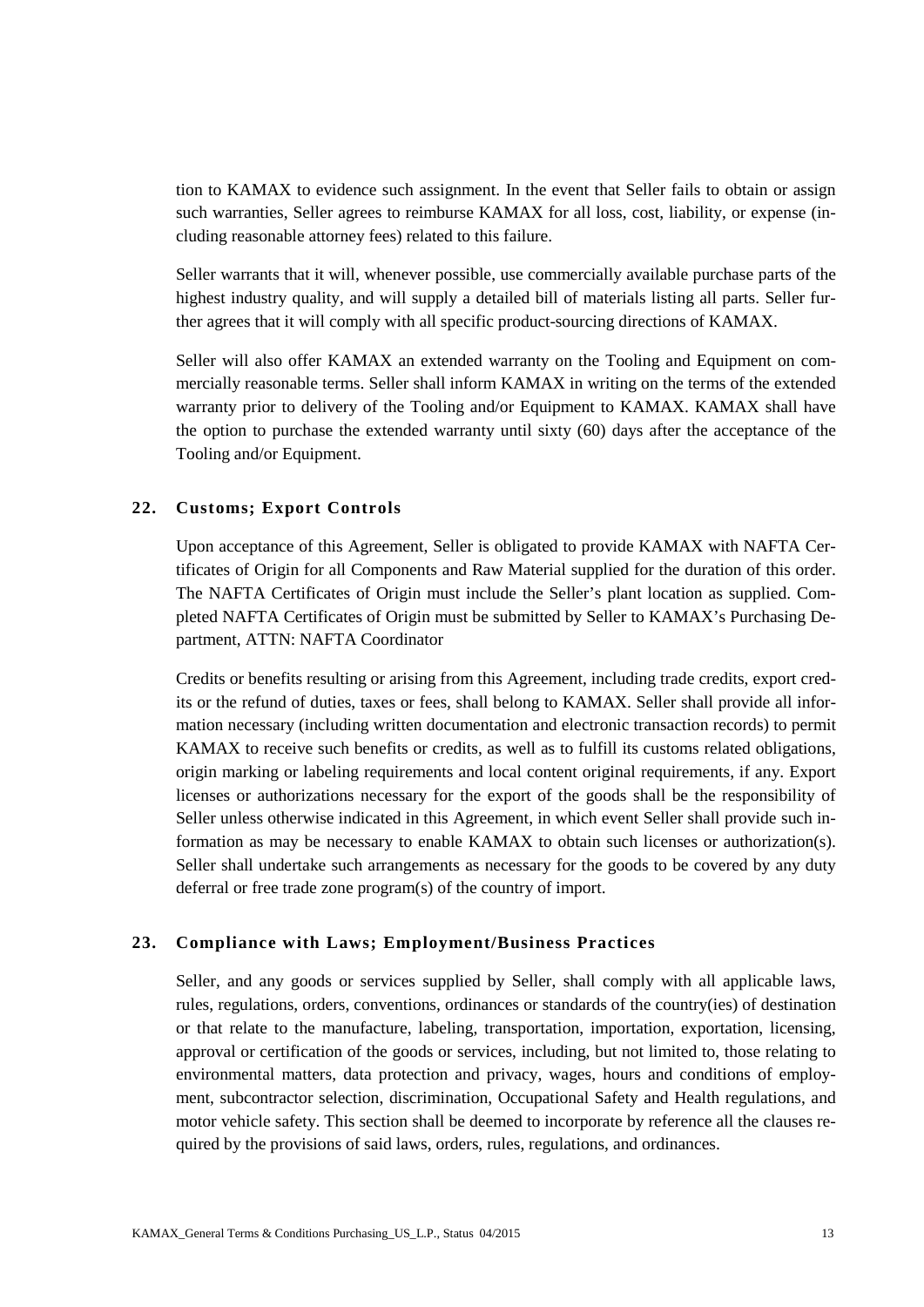All purchased materials used in part manufacture shall satisfy current governmental and safety constraints on restricted, toxic and hazardous materials, as well as environmental, electrical and electromagnetic considerations applicable to the country of manufacture and sale. All Sellers must be in compliance with ISO9001 and TS16949. All on-site work is to be conducted in a manner that is protective of the environment and must meet or exceed applicable environmental regulations. Project approval must be obtained from KAMAX site Environmental Coordinator prior to arrival and commencement of any job that has the potential to cause spills, air emissions, water discharges, or generation of liquid or solid wastes. All waste materials generated by contractor services shall be removed and properly disposed by the contractor unless prior approval is granted to leave the waste on-site. Potential environmental impacts not included in the proposal or quote process must be communicated to KAMAX prior to the commencement of the project or the service to be rendered. Methods that provide protective measures and prevent negative effects to the environment must be incorporated in the project.

Seller further represents that neither it nor any of its subcontractors will utilize child, slave, prisoner or any other form of forced or involuntary labor, or engage in abusive employment or corrupt business practices, in the supply of goods or provision of services under this Agreement. Seller agrees to comply with all applicable anti-corruption laws, including the U.S. Foreign Corrupt Practices Act, and that neither it nor any of its subcontractors will directly or indirectly provide or offer to provide, anything of value to or for the benefit of, any official or employee of a governmental authority to obtain or retain any contract, business opportunity, or other benefit or to influence any act or decision of that person in his/her official capacity. At KAMAX's request. Seller shall certify in writing its compliance with the foregoing. Seller shall indemnify and hold KAMAX harmless from and against any liability claims, demands or expenses (including attorney's or other professional fees) arising from or relating to Seller's noncompliance.

In the event that the services or goods provided under this Agreement may be deemed to be necessary for the performance of a government contract, Seller agrees to comply with the EEO Clause in Section 202 of Executive Order 11246, as amended.

KAMAX operates an environmental management system according to DIN EN ISO 14001. The supplier's conduct shall be aimed at protecting the environment and ensuring that environmental protection is continuously improved. The supplier shall adhere to the guiding principles listed at <http://www.kamax.com/en/company/environment/> (in the version applicable at the time the agreement is concluded, as amended).

# **24. Sales Tax Exemption**

KAMAX hereby certifies that materials and services purchased under this Agreement and identified as industrial processing are eligible for state and federal sales tax exemption under the Federal tax payer identification number indicated on the face of this order.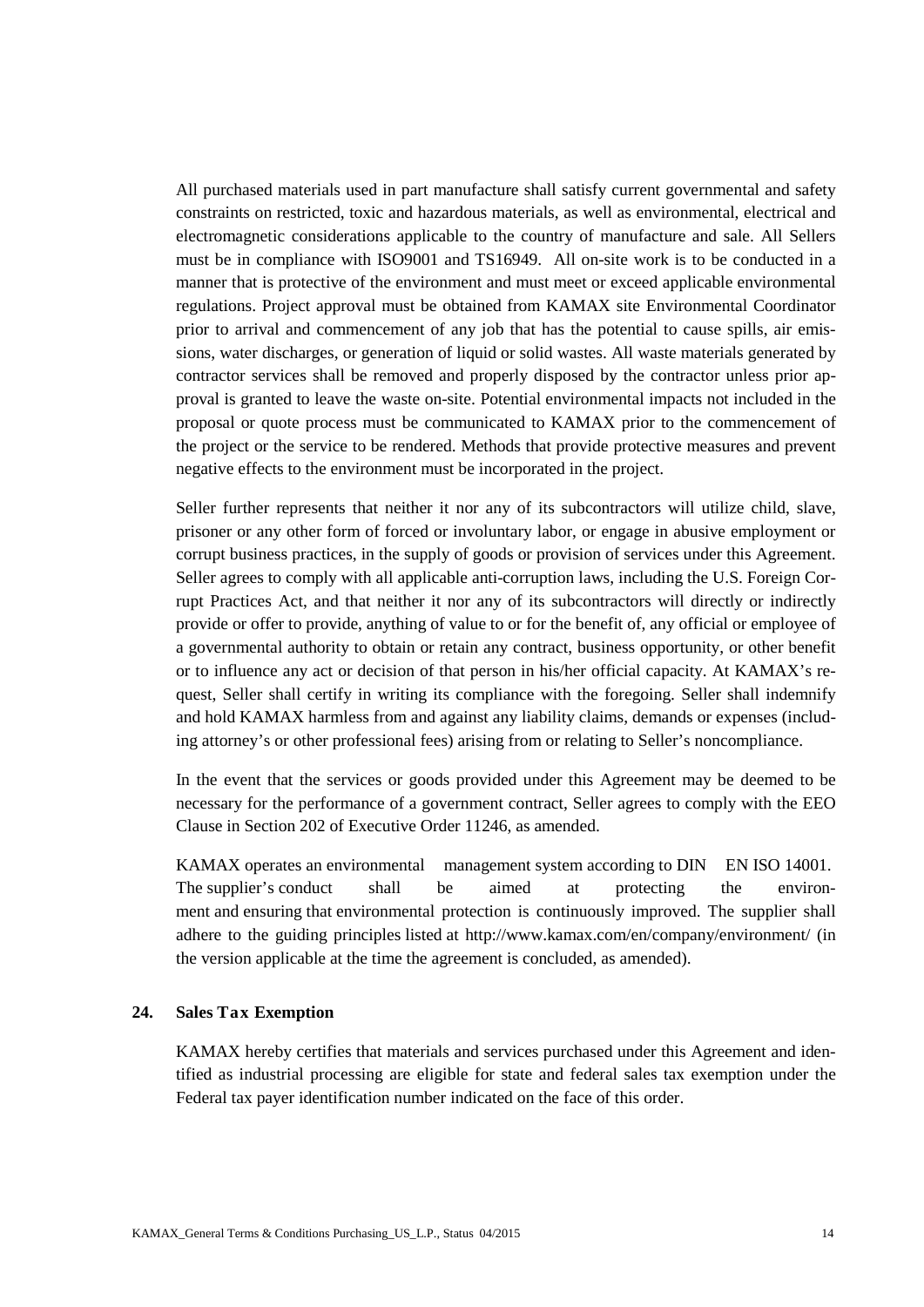#### **25. Indemnification**

A. Seller shall indemnify and hold KAMAX, KAMAX's affiliated entities and the directors, officers and employees of both KAMAX and any affiliated entities (collectively, "Indemnitees") harmless from any claims, liabilities, damages (including special, consequential, punitive and exemplary damages), costs and expenses (including reasonable attorney fees) incurred in connection with any claims (including lawsuits, administrative claims, regulatory actions and other proceedings to recover for personal injury or death, property damage or economic losses) that are related in any way to or arise in any way from Seller's misrepresentations, performance or nonperformance of its obligations under an Agreement between KAMAX and Seller, including claims based on Seller's breach or alleged breach of warranty (whether or not Seller's goods or services have been incorporated into KAMAX's products and/or resold by KAMAX), and claims for any violation of any applicable law, ordinance or regulation or government authorization or order. Seller's obligation to indemnify the Indemnitees under this Section will apply regardless of whether the claim arises in tort, negligence, contract, warranty, strict liability or otherwise resulting from Seller's acceptance of this order. When permitted by law, Seller's obligations hereunder shall also apply to any liability arising out of an Indemnitee's sole negligence and will survive the termination or expiration of this Agreement.

B. If Seller performs any work on KAMAX's premises or utilizes the property of KAMAX, whether on or off KAMAX's premises, Seller shall indemnify and hold KAMAX, its directors, officers and employees harmless from and against any liabilities, claims, demands or expenses (including reasonable attorney fees) for damages to the property of or injuries (including death) to KAMAX, its employees or any other person arising from or in connection with Seller's performance of work or use of KAMAX's property. When permitted by law, Seller's obligations hereunder shall also apply to any liability arising out of an Indemnitee's sole negligence and will survive the termination or expiration of this Agreement.

C. Seller further covenants and agrees both for itself and its insurance carriers that they shall not, under any circumstances, assert any worker's compensation liens or other similar liens against KAMAX, and any such liens as to KAMAX are hereby expressly waived to the extent permissible by law.

#### **26. Insurance**

In addition to the insurance Seller is required to obtain and maintain pursuant to Section 8.3 hereof, Seller shall also obtain and maintain at its sole expense insurance with such insurance carriers and for such coverages and in such amounts as are reasonably acceptable to KAMAX. Seller shall also at its sole cost and expense, add KAMAX as an additional named insured on such policies as they relate to liability in any way claimed to arise as a result of any actions taken in connection with this Agreement by Seller. Seller shall furnish to KAMAX certificates of insurance setting forth the amount of coverage, policy number and date(s) of expiration for insurance maintained by Seller and such certificates must provide that KAMAX shall receive thir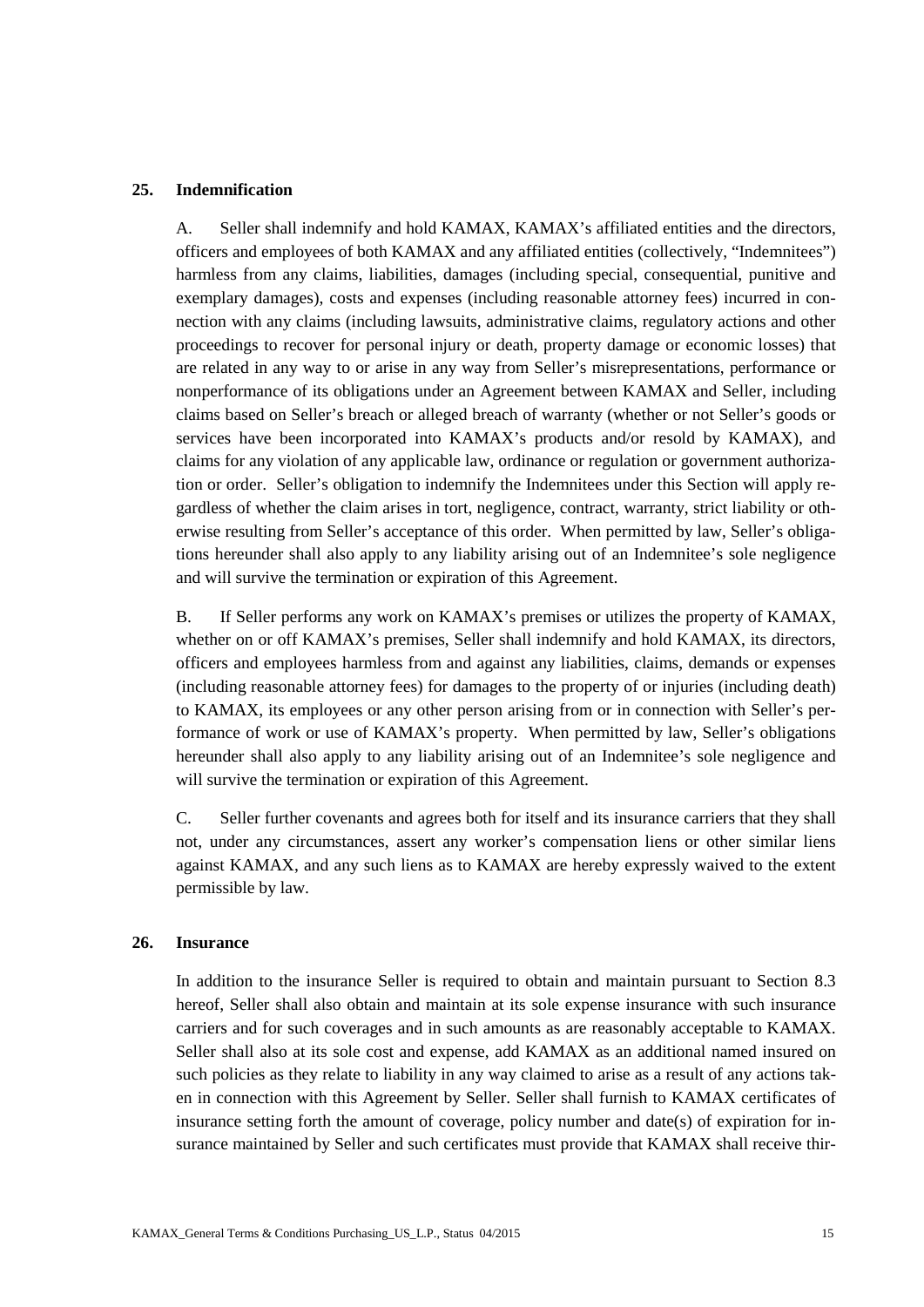ty (30) days prior written notification from the insurer of any termination or reduction in the amount or scope of coverages.

#### **27. Limitation of Liability**

**Under no circumstances, including KAMAX's breach of this AGREEMENT or KAMAX's negligence, will KAMAX or its officers or agents be liable for incidental, consequential or punitive damages, and KAMAX's liability will be limited to any unpaid purchase price for product purchased pursuant this Agreement.**

#### **28. Production Part Approval Requirements**

With respect to Agreements for production parts, Seller agrees to meet the full requirements identified in the industry production part approval process manual and agrees to present this information and data relating thereto to KAMAX upon request, regardless of the authorized submission level, at Level No. 3, unless otherwise authorized in writing by KAMAX.

#### **29. Parts Identification**

All goods supplied pursuant to this Agreement which shall be construed as a completed part shall permanently bear the KAMAX's part number and name or code name, Seller's name or code name, and date of manufacture by Seller.

#### **30. Invoices**

All invoices and/or advanced shipping notices ("ASN") for material shipped pursuant to this Agreement must reference the order number, amendment or release number, KAMAX's part number, Seller's part number where applicable, quantity of pieces in shipment, number of cartons or containers, Seller's name and number, and bill of lading number, before any payment will be made for material by KAMAX. KAMAX reserves the right to return all invoices or related documents submitted incorrectly, and payment terms will be determined as of the date of the latest correct invoice or ASN received.

## **31. Setoff**

In addition to any right of setoff or recoupment provided by law, all amounts due Seller, or its subsidiaries or affiliates shall be considered net of indebtedness or obligations of Seller, or its subsidiaries or affiliates to KAMAX or its subsidiaries or affiliates, and KAMAX or its subsidiaries or affiliates may setoff against or recoup from any amounts due or to become due from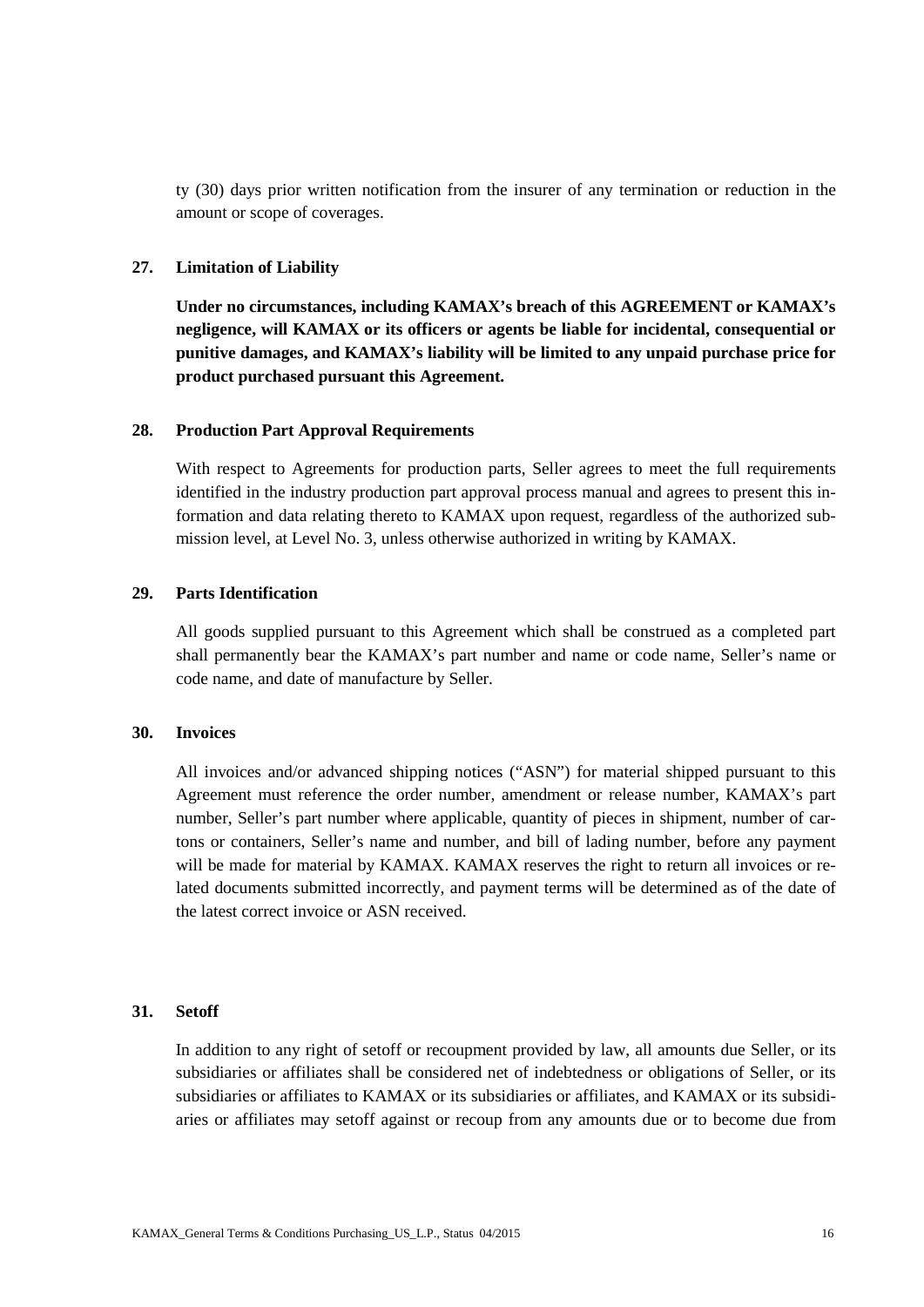Seller, or its subsidiaries or affiliates to KAMAX or its subsidiaries or affiliates however and whenever arising.

An "affiliate" of a party means any other company which controls, is controlled by, or is under common control with such party. For purposes of this definition, the term "control" means the ownership, directly or indirectly, of twenty percent (20%) or more of the capital or equity of a company or the ability, by voting securities, contract or otherwise, to elect a majority of the board of directors or other governing body of such company.

If an obligation of Seller or its subsidiaries or affiliates to KAMAX is disputed, contingent or unliquidated, KAMAX may defer payment of the amount due until such obligation is resolved.

#### **32. Force Majeure; Labor Disruption Inventory**

Any delay or failure of either party to perform its obligations shall be excused if Seller is unable to produce, sell or deliver, or KAMAX is unable to accept delivery, buy or use, the goods or services covered by this Agreement, as the result of an event or occurrence beyond the reasonable control of the party and without its fault or negligence, including, but not limited to, acts of God, actions by any governmental authority (whether valid or invalid), fires, floods, windstorms, explosions, riots, natural disasters, wars, sabotage, labor problems (including lockouts, strikes and slowdowns), inability to obtain power, material, labor equipment or transportation, or court injunction or order; provided that written notice of such delay (including the anticipated duration of the delay) shall be given by the affected party to the other party as soon as possible after the event or occurrence (but in no event more than 10 days thereafter). During the period of such delay or failure to perform by Seller, KAMAX, at its option, may purchase goods and services from other sources and reduce its schedules to Seller by such quantities, without liability to Seller, or have Seller provide the goods and services from other sources in quantities and at times requested by KAMAX, and at the price set forth in this Agreement. If requested by KAMAX, Seller shall within 10 days provide adequate assurances that the delay shall not exceed 30 days. If the delay lasts more than 30 days or Seller does not provide adequate assurance that the delay will cease within 30 days, KAMAX may immediately terminate this Agreement without liability. In addition, Seller at its expense shall take such actions as are necessary to ensure the supply of goods and services to KAMAX for a period of at least 30 days during any anticipated labor disruption or resulting from the expiration of Seller's labor contract(s).

#### **33. Applicable Law - Arbitration – Forum**

A. This Agreement shall be governed by the internal laws of the State of Michigan without regard to any applicable conflict of laws provisions. The United Nations Convention on the International Sale of Goods is expressly excluded.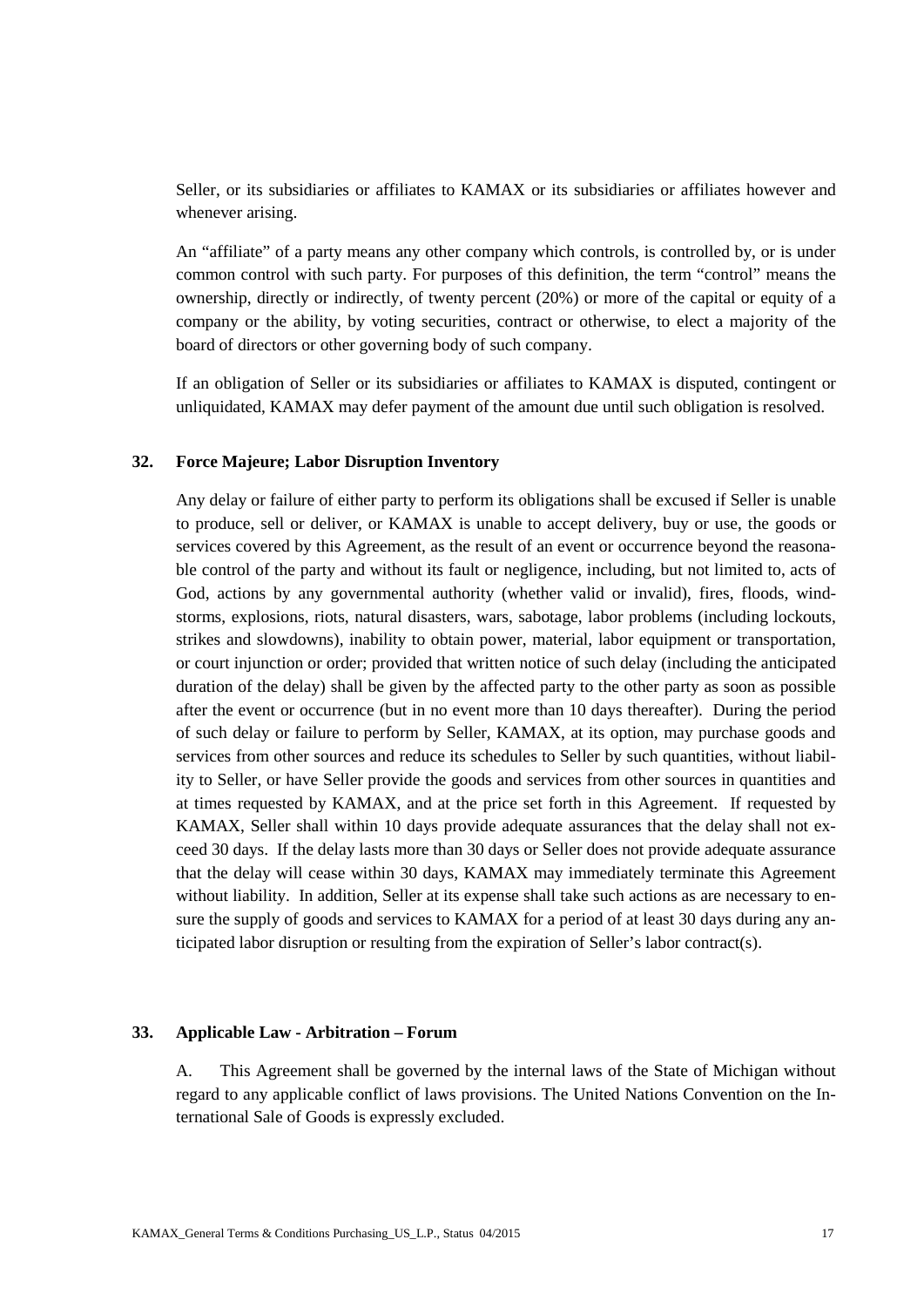B. All disputes arising under or in connection with this Agreement shall be finally settled by arbitration in Oakland County, Michigan, before a single arbitrator appointed by the American Arbitration Association ("AAA") which arbitration shall be conducted under AAA's commercial arbitration rules in effect at the time of this Agreement, provided, however, that discovery shall be permitted as authorized by the arbitrator in accordance with the United States Federal Rules of Civil Procedure. The decision of the arbitrator shall be final and binding upon KAMAX and Seller, shall not be appealable, and judgment on the award rendered shall be entered in the circuit court of Oakland County, Michigan. Each party will bear equally the costs and expenses of AAA and of the arbitrator. Each party will bear its own costs and expenses. Notwithstanding the foregoing, KAMAX shall have the right to seek equitable relief from any court of competent jurisdiction.

C. Subject to the obligation to arbitrated disputes set forth in Section 33 hereof, Seller agrees that it is subject to the personal jurisdiction of the state of Michigan, and that, subject to paragraph B. above, it will initiate any legal action against KAMAX only in the Circuit Court for the County of Oakland, Michigan, U.S.A.

# **34. Advertising**

Seller shall not refer to KAMAX in advertising or public releases without KAMAX's prior written approval.

## **35. Price Adjustments**

Seller assumes the risk of pricing of all goods and materials utilized by Seller in completing this Agreement. KAMAX shall not, absent execution of a written document in a form acceptable to KAMAX in its sole and absolute discretion, have any obligation whatsoever to negotiate with Seller regarding any contemplated increase in price for such goods and materials to be provided by Seller pursuant to this Agreement.

## **36. Service and Replacement Parts**

Upon receipt of a request by KAMAX, Seller will sell to KAMAX all goods necessary for KAMAX to fulfill KAMAX's and its customers' service and replacement parts requirements for its current model year at the then current production prices order plus any cost differential for packaging. If the goods are systems, modules or assemblies, Seller will sell the components or parts of such systems, modules or assemblies at prices that will not in the aggregate exceed the then current production price of the system, module or assembly less the costs of labor involved in connection with the system, module or assembly plus any cost differential for packaging.

After the current model production of the vehicle involved, Seller will sell KAMAX goods necessary for KAMAX to fulfill KAMAX's and its customers' service and replacement parts requirements for past model years at the prices then specified in the last order for current model